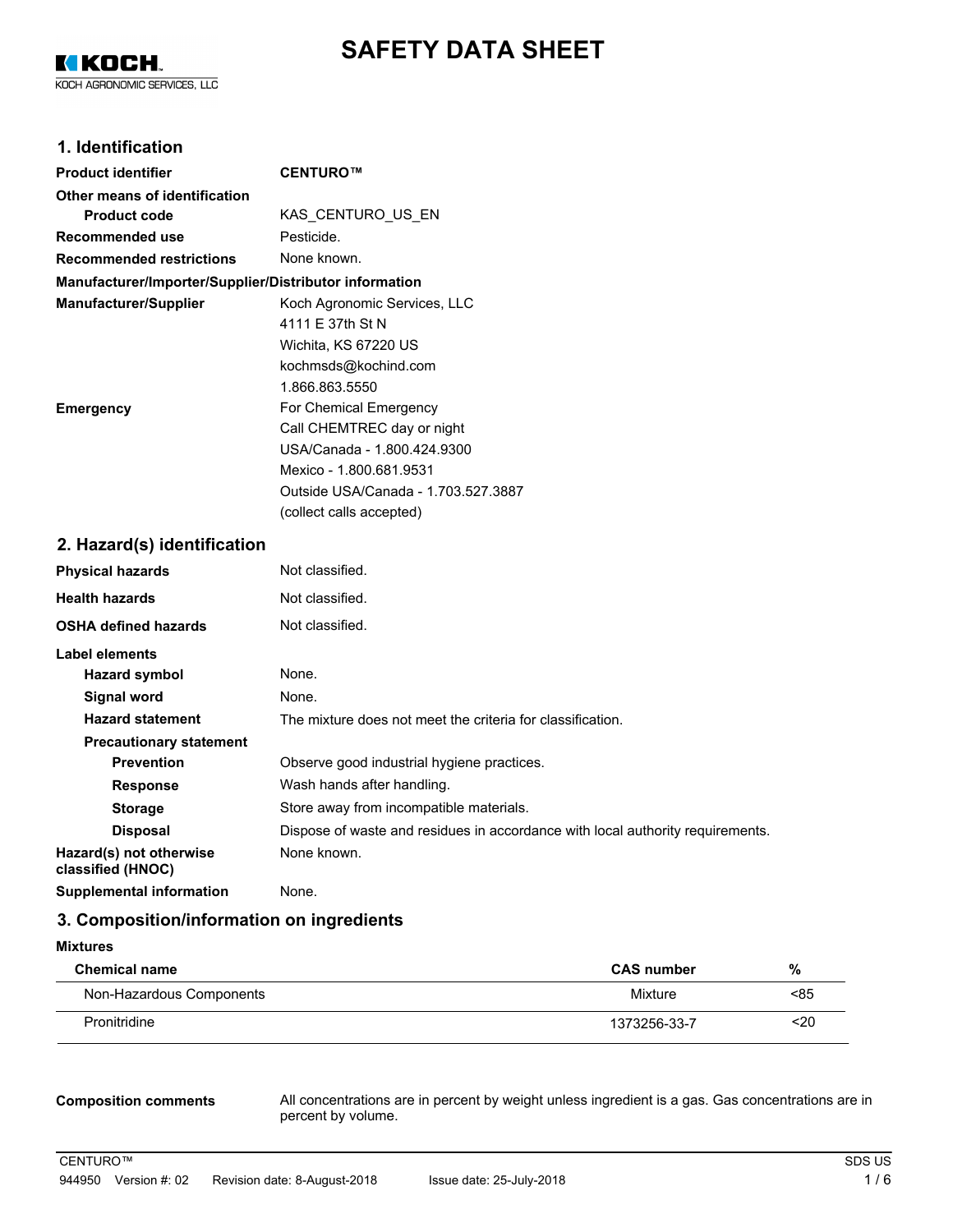# **4. First-aid measures**

| <b>Inhalation</b>                                                            | Move to fresh air. Call a physician if symptoms develop or persist.                                                 |  |  |
|------------------------------------------------------------------------------|---------------------------------------------------------------------------------------------------------------------|--|--|
| <b>Skin contact</b>                                                          | Wash off with soap and water. Get medical attention if irritation develops and persists.                            |  |  |
| Eye contact                                                                  | Rinse with water. Get medical attention if irritation develops and persists.                                        |  |  |
| Ingestion                                                                    | Rinse mouth. Get medical attention if symptoms occur.                                                               |  |  |
| <b>Most important</b><br>symptoms/effects, acute and<br>delayed              | Direct contact with eyes may cause temporary irritation.                                                            |  |  |
| Indication of immediate<br>medical attention and special<br>treatment needed | Treat symptomatically.                                                                                              |  |  |
| <b>General information</b>                                                   | Ensure that medical personnel are aware of the material(s) involved, and take precautions to<br>protect themselves. |  |  |

# **5. Fire-fighting measures**

| Suitable extinguishing media                                     | Water fog. Foam. Dry chemical powder. Carbon dioxide (CO2).                                                                                                                                                               |
|------------------------------------------------------------------|---------------------------------------------------------------------------------------------------------------------------------------------------------------------------------------------------------------------------|
| Unsuitable extinguishing<br>media                                | Do not use water jet as an extinguisher, as this will spread the fire.                                                                                                                                                    |
| Specific hazards arising from<br>the chemical                    | During fire, gases hazardous to health may be formed.                                                                                                                                                                     |
| Special protective equipment<br>and precautions for firefighters | Selection of respiratory protection for firefighting: follow the general fire precautions indicated in<br>the workplace. Self-contained breathing apparatus and full protective clothing must be worn in<br>case of fire. |
| <b>Fire fighting</b><br>equipment/instructions                   | Use standard firefighting procedures and consider the hazards of other involved materials. Move<br>containers from fire area if you can do so without risk.                                                               |
| <b>General fire hazards</b>                                      | No unusual fire or explosion hazards noted.                                                                                                                                                                               |

# **6. Accidental release measures**

**controls**

| <b>Personal precautions,</b><br>protective equipment and<br>emergency procedures | Keep unnecessary personnel away. For personal protection, see section 8 of the SDS.                                                                                                                                                               |
|----------------------------------------------------------------------------------|---------------------------------------------------------------------------------------------------------------------------------------------------------------------------------------------------------------------------------------------------|
| Methods and materials for<br>containment and cleaning up                         | Large Spills: Stop the flow of material, if this is without risk. Dike the spilled material, where this is<br>possible. Absorb in vermiculite, dry sand or earth and place into containers. Following product<br>recovery, flush area with water. |
|                                                                                  | Small Spills: Wipe up with absorbent material (e.g. cloth, fleece). Clean surface thoroughly to<br>remove residual contamination.                                                                                                                 |
|                                                                                  | Never return spills to original containers for re-use. For waste disposal, see section 13 of the SDS.                                                                                                                                             |
| <b>Environmental precautions</b>                                                 | Avoid discharge into drains, water courses or onto the ground.                                                                                                                                                                                    |
| 7. Handling and storage                                                          |                                                                                                                                                                                                                                                   |
| <b>Precautions for safe handling</b>                                             | Observe good industrial hygiene practices.                                                                                                                                                                                                        |
| Conditions for safe storage,<br>including any incompatibilities                  | Store in tightly closed container. Store away from incompatible materials (see Section 10 of the<br>SDS).                                                                                                                                         |
| 8. Exposure controls/personal protection                                         |                                                                                                                                                                                                                                                   |
| <b>Occupational exposure limits</b>                                              | No exposure limits noted for ingredient(s).                                                                                                                                                                                                       |
| <b>Biological limit values</b>                                                   | No biological exposure limits noted for the ingredient(s).                                                                                                                                                                                        |
|                                                                                  | $\bigcap$ . The second contract of the state of the second contract of the state of $M$ . The state of $\mathcal{A}$                                                                                                                              |

Good general ventilation (typically 10 air changes per hour) should be used. Ventilation rates should be matched to conditions. If applicable, use process enclosures, local exhaust ventilation, or other engineering controls to maintain airborne levels below recommended exposure limits. If exposure limits have not been established, maintain airborne levels to an acceptable level. **Appropriate engineering**

#### **Individual protection measures, such as personal protective equipment**

| Eye/face protection                              | Wear safety glasses with side shields (or goggles). |
|--------------------------------------------------|-----------------------------------------------------|
| <b>Skin protection</b><br><b>Hand protection</b> | Wear appropriate chemical resistant gloves.         |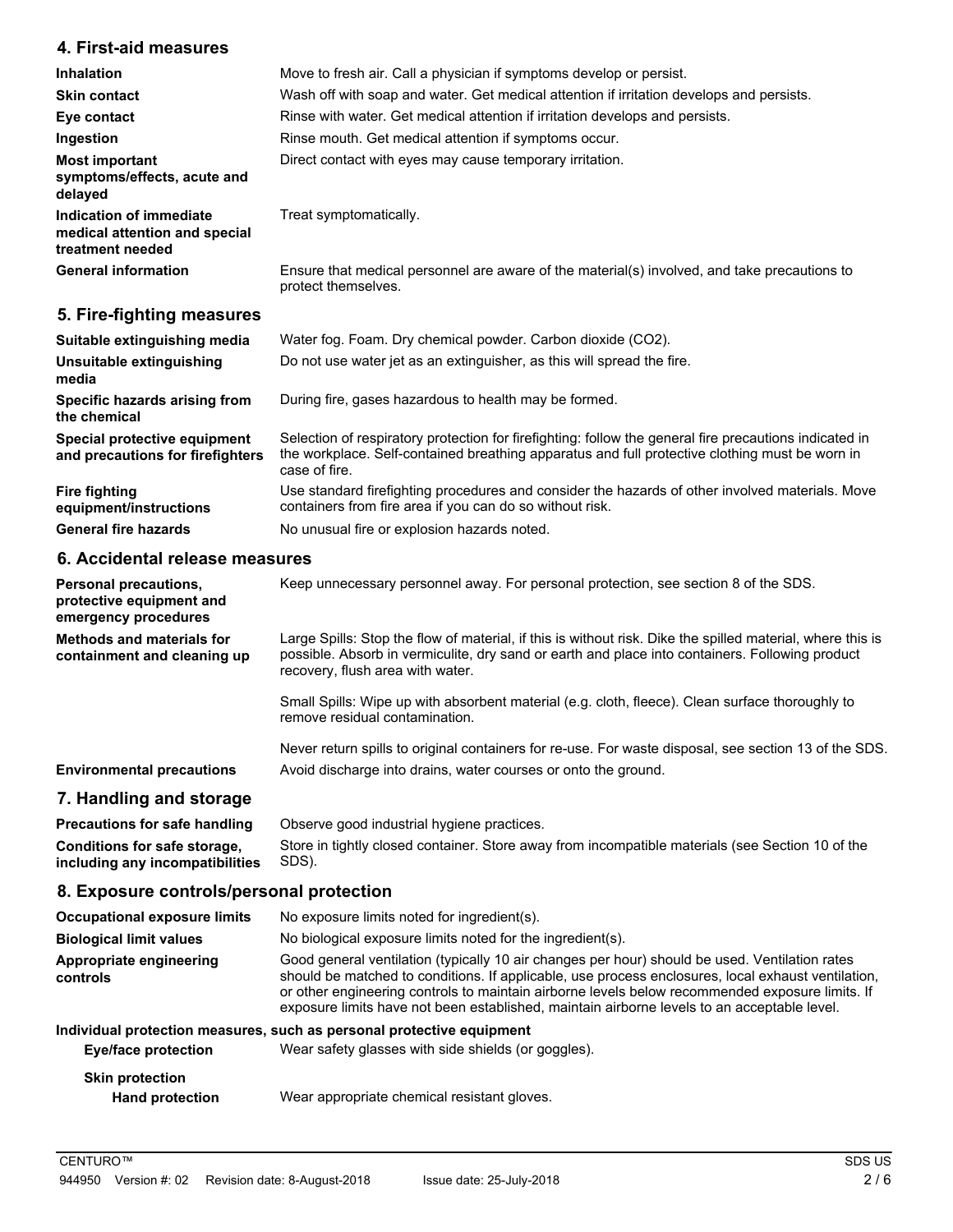| <b>Skin protection</b>            |                                                                                                                                                                                                                             |
|-----------------------------------|-----------------------------------------------------------------------------------------------------------------------------------------------------------------------------------------------------------------------------|
| Other                             | Wear suitable protective clothing.                                                                                                                                                                                          |
| <b>Respiratory protection</b>     | In case of insufficient ventilation, wear suitable respiratory equipment.                                                                                                                                                   |
| <b>Thermal hazards</b>            | Wear appropriate thermal protective clothing, when necessary.                                                                                                                                                               |
| General hygiene<br>considerations | Always observe good personal hygiene measures, such as washing after handling the material<br>and before eating, drinking, and/or smoking. Routinely wash work clothing and protective<br>equipment to remove contaminants. |

# **9. Physical and chemical properties**

| <b>Appearance</b>                                 | Clear liquid.     |
|---------------------------------------------------|-------------------|
| <b>Physical state</b>                             | Liquid.           |
| Form                                              | Liquid.           |
| Color                                             | Clear. Colorless. |
| Odor                                              | Not available.    |
| <b>Odor threshold</b>                             | Not available.    |
| pH                                                | $10 - 11.2$       |
| Melting point/freezing point                      | Not available.    |
| Initial boiling point and boiling<br>range        | Not available.    |
| <b>Flash point</b>                                | Not available.    |
| <b>Evaporation rate</b>                           | Not available.    |
| Flammability (solid, gas)                         | Not applicable.   |
| Upper/lower flammability or explosive limits      |                   |
| <b>Flammability limit - lower</b><br>(%)          | Not available.    |
| <b>Flammability limit - upper</b><br>(%)          | Not available.    |
| Explosive limit - lower (%)                       | Not available.    |
| Explosive limit - upper (%)                       | Not available.    |
| Vapor pressure                                    | Not available.    |
| <b>Vapor density</b>                              | Not available.    |
| <b>Relative density</b>                           | Not available.    |
| Solubility(ies)                                   |                   |
| Solubility (water)                                | Soluble.          |
| <b>Partition coefficient</b><br>(n-octanol/water) | Not available.    |
| <b>Auto-ignition temperature</b>                  | Not available.    |
| <b>Decomposition temperature</b>                  | Not available.    |
| <b>Viscosity</b>                                  | 20 - 40 cps       |
| <b>Other information</b>                          |                   |
| <b>Density</b>                                    | 10.5 lbs./gal     |
| <b>Explosive properties</b>                       | Not explosive.    |
| <b>Oxidizing properties</b>                       | Not oxidizing.    |
| 10. Stability and reactivity                      |                   |
|                                                   |                   |

| <b>Reactivity</b>                            | The product is stable and non-reactive under normal conditions of use, storage and transport. |
|----------------------------------------------|-----------------------------------------------------------------------------------------------|
| <b>Chemical stability</b>                    | Material is stable under normal conditions.                                                   |
| <b>Possibility of hazardous</b><br>reactions | No dangerous reaction known under conditions of normal use.                                   |
| <b>Conditions to avoid</b>                   | Elevated temperatures. Contact with incompatible materials.                                   |
| Incompatible materials                       | Acids. Potassium permanganate. Strong oxidizing agents. Strong reducing agents.               |
| <b>Hazardous decomposition</b><br>products   | Ammonia. Nitrogen oxides.                                                                     |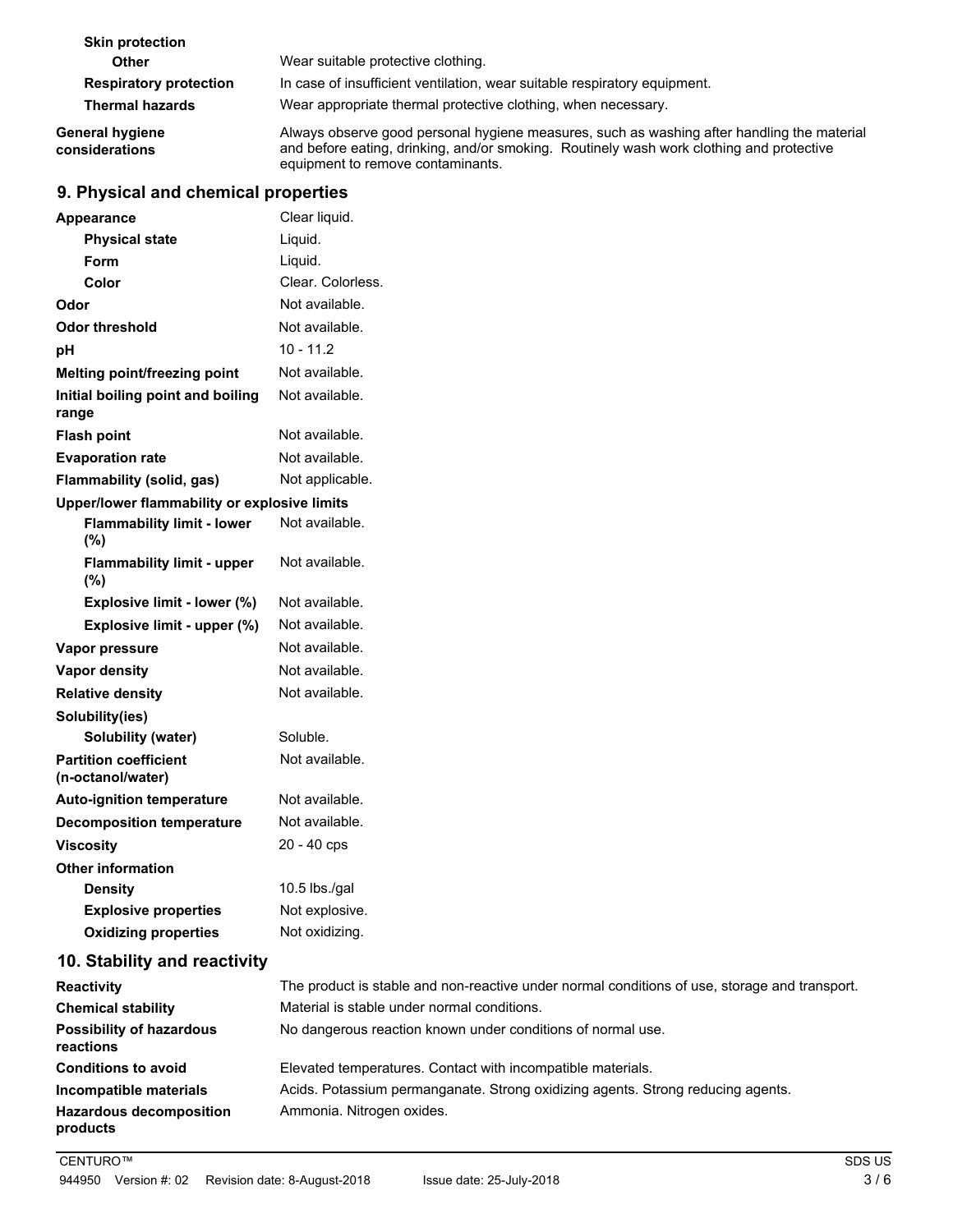# **11. Toxicological information**

# **Information on likely routes of exposure**

| <b>Inhalation</b>                                                                  | No adverse effects due to inhalation are expected.                                                                                                                                                                       |
|------------------------------------------------------------------------------------|--------------------------------------------------------------------------------------------------------------------------------------------------------------------------------------------------------------------------|
| <b>Skin contact</b>                                                                | No adverse effects due to skin contact are expected.                                                                                                                                                                     |
| Eye contact                                                                        | Direct contact with eyes may cause temporary irritation.                                                                                                                                                                 |
| Ingestion                                                                          | Expected to be a low ingestion hazard.                                                                                                                                                                                   |
| Symptoms related to the<br>physical, chemical and<br>toxicological characteristics | Direct contact with eyes may cause temporary irritation.                                                                                                                                                                 |
| Information on toxicological effects                                               |                                                                                                                                                                                                                          |
| <b>Acute toxicity</b>                                                              | Not available.                                                                                                                                                                                                           |
| <b>Skin corrosion/irritation</b>                                                   | Prolonged skin contact may cause temporary irritation.                                                                                                                                                                   |
| Serious eye damage/eye<br>irritation                                               | Direct contact with eyes may cause temporary irritation.                                                                                                                                                                 |
| Respiratory or skin sensitization                                                  |                                                                                                                                                                                                                          |
| <b>Respiratory sensitization</b>                                                   | Not a respiratory sensitizer.                                                                                                                                                                                            |
| <b>Skin sensitization</b>                                                          | This product is not expected to cause skin sensitization.                                                                                                                                                                |
| <b>Germ cell mutagenicity</b>                                                      | No data available to indicate product or any components present at greater than 0.1% are<br>mutagenic or genotoxic.                                                                                                      |
| Carcinogenicity                                                                    | Not classifiable as to carcinogenicity to humans.                                                                                                                                                                        |
| Not listed.<br><b>NTP Report on Carcinogens</b><br>Not listed.<br>Not regulated.   | IARC Monographs. Overall Evaluation of Carcinogenicity<br>OSHA Specifically Regulated Substances (29 CFR 1910.1001-1053)                                                                                                 |
| <b>Reproductive toxicity</b>                                                       | This product is not expected to cause reproductive or developmental effects.                                                                                                                                             |
| Specific target organ toxicity -<br>single exposure                                | Not classified.                                                                                                                                                                                                          |
| Specific target organ toxicity -<br>repeated exposure                              | Not classified.                                                                                                                                                                                                          |
| <b>Aspiration hazard</b>                                                           | Not an aspiration hazard.                                                                                                                                                                                                |
| 12. Ecological information                                                         |                                                                                                                                                                                                                          |
| <b>Ecotoxicity</b>                                                                 | The product is not classified as environmentally hazardous. However, this does not exclude the<br>possibility that large or frequent spills can have a harmful or damaging effect on the environment.                    |
| Persistence and degradability                                                      | No data is available on the degradability of any ingredients in the mixture.                                                                                                                                             |
| <b>Bioaccumulative potential</b>                                                   | No data available.                                                                                                                                                                                                       |
| <b>Mobility in soil</b>                                                            | The product is soluble in water.                                                                                                                                                                                         |
| <b>Other adverse effects</b>                                                       | No other adverse environmental effects (e.g. ozone depletion, photochemical ozone creation<br>potential, endocrine disruption, global warming potential) are expected from this component.                               |
| 13. Disposal considerations                                                        |                                                                                                                                                                                                                          |
| <b>Disposal instructions</b>                                                       | Collect and reclaim or dispose in sealed containers at licensed waste disposal site.                                                                                                                                     |
| <b>Local disposal regulations</b>                                                  | Dispose in accordance with all applicable regulations.                                                                                                                                                                   |
| Hazardous waste code                                                               | The waste code should be assigned in discussion between the user, the producer and the waste<br>disposal company.                                                                                                        |
| Waste from residues / unused<br>products                                           | Dispose in accordance with applicable regulations. Empty containers or liners may retain some<br>product residues. This material and its container must be disposed of in a safe manner (see:<br>Disposal instructions). |
| <b>Contaminated packaging</b>                                                      | Since emptied containers may retain product residue, follow label warnings even after container is<br>emptied. Empty containers should be taken to an approved waste handling site for recycling or<br>disposal.         |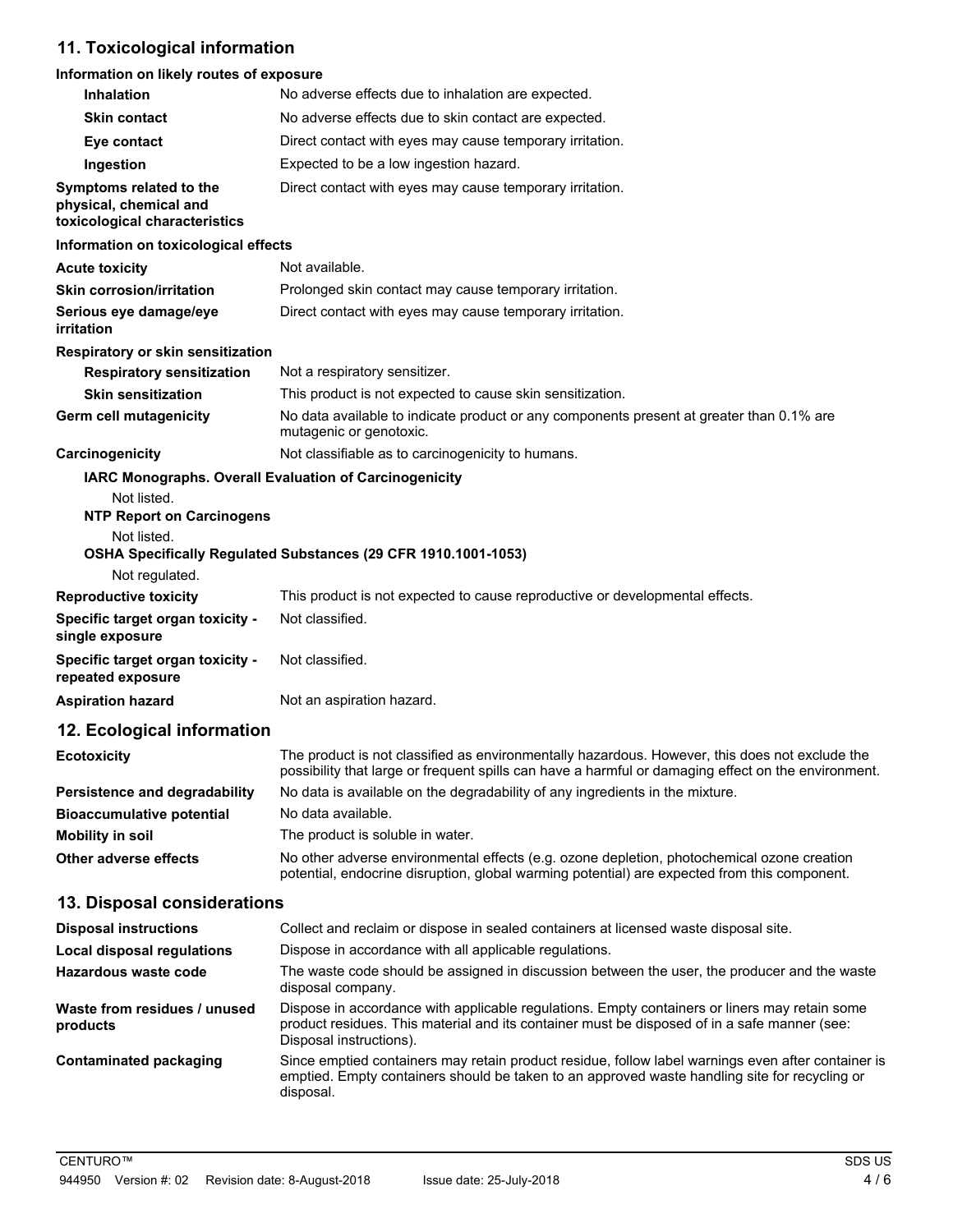# **14. Transport information**

### **DOT**

Not regulated as dangerous goods.

### **IATA**

Not regulated as dangerous goods.

#### **IMDG**

Not regulated as dangerous goods.

**Transport in bulk according to** Not established. **Annex II of MARPOL 73/78 and the IBC Code**

# **15. Regulatory information**

#### **US federal regulations**

This product is not known to be a "Hazardous Chemical" as defined by the OSHA Hazard Communication Standard, 29 CFR 1910.1200.

# **TSCA Section 12(b) Export Notification (40 CFR 707, Subpt. D)**

Not regulated.

**CERCLA Hazardous Substance List (40 CFR 302.4)**

#### Not listed.

**SARA 304 Emergency release notification**

#### Not regulated.

**OSHA Specifically Regulated Substances (29 CFR 1910.1001-1053)**

Not regulated.

### **Superfund Amendments and Reauthorization Act of 1986 (SARA)**

**SARA 302 Extremely hazardous substance**

Not listed.

**SARA 311/312 Hazardous** No

**chemical**

#### **SARA 313 (TRI reporting)**

Not regulated.

### **Other federal regulations**

**Clean Air Act (CAA) Section 112 Hazardous Air Pollutants (HAPs) List**

Not regulated.

### **Clean Air Act (CAA) Section 112(r) Accidental Release Prevention (40 CFR 68.130)**

Not regulated.

**Safe Drinking Water Act** Not regulated. **(SDWA)**

### **US state regulations**

# **US. Massachusetts RTK - Substance List**

Not regulated.

- **US. New Jersey Worker and Community Right-to-Know Act** Not listed.
- **US. Pennsylvania Worker and Community Right-to-Know Law**
	- Not listed.

# **US. Rhode Island RTK**

Not regulated.

### **California Proposition 65**

California Safe Drinking Water and Toxic Enforcement Act of 2016 (Proposition 65): This material is not known to contain any chemicals currently listed as carcinogens or reproductive toxins. For more information go to www.P65Warnings.ca.gov.

### **International Inventories**

| Country(s) or region | Inventory name                                             | On inventory (yes/no)* |
|----------------------|------------------------------------------------------------|------------------------|
| Australia            | Australian Inventory of Chemical Substances (AICS)         | No                     |
| Canada               | Domestic Substances List (DSL)                             | No                     |
| Canada               | Non-Domestic Substances List (NDSL)                        | No                     |
| China                | Inventory of Existing Chemical Substances in China (IECSC) | No                     |
| CENTURO™             |                                                            | SDS US                 |